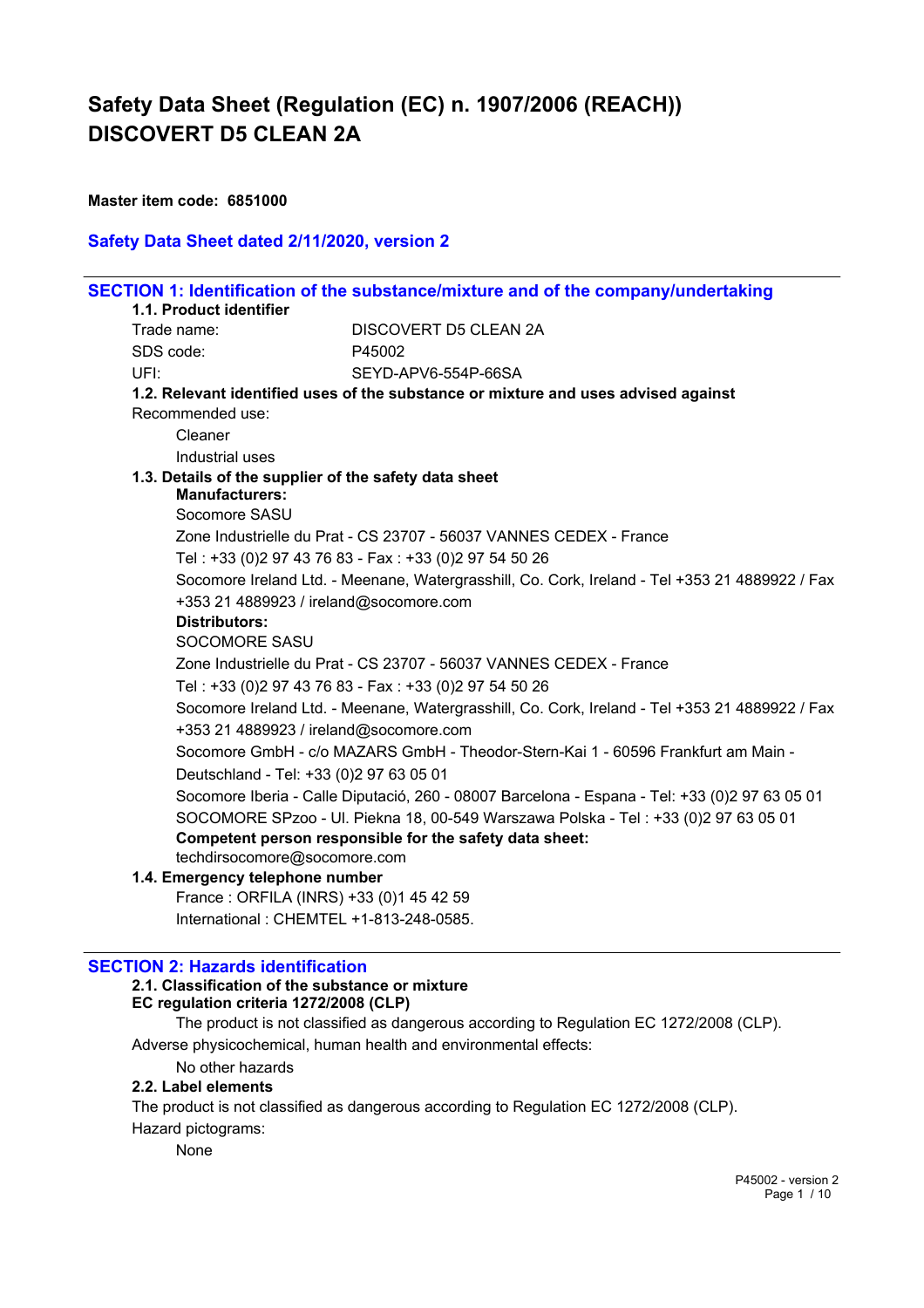Hazard statements: None Precautionary statements: None Special Provisions: None Special provisions according to Annex XVII of REACH and subsequent amendments: None **2.3. Other hazards** vPvB Substances: None - PBT Substances: None Other Hazards: No other hazards

SECTION 2: Hazards identification

### **SECTION 3: Composition/information on ingredients**

- **3.1. Substances**
	- N.A.

## **3.2. Mixtures**

Hazardous components within the meaning of the CLP regulation and related classification:

None.

### **SECTION 4: First aid measures**

#### **4.1. Description of first aid measures**

In case of skin contact:

Wash with plenty of water and soap.

In case of eyes contact:

In case of contact with eyes, rinse immediately with plenty of water and seek medical advice.

In case of Ingestion:

Do not induce vomiting. Obtain a medical examination.

In case of Inhalation:

Remove casualty to fresh air and keep warm and at rest.

- **4.2. Most important symptoms and effects, both acute and delayed** None
- **4.3. Indication of any immediate medical attention and special treatment needed**

Treatment:

No particular treatment.

#### **SECTION 5: Firefighting measures**

### **5.1. Extinguishing media**

Suitable extinguishing media: Water. Carbon dioxide (CO2). Extinguishing media which must not be used for safety reasons: None in particular.

#### **5.2. Special hazards arising from the substance or mixture**

P45002 - version 2 Page 2 / 10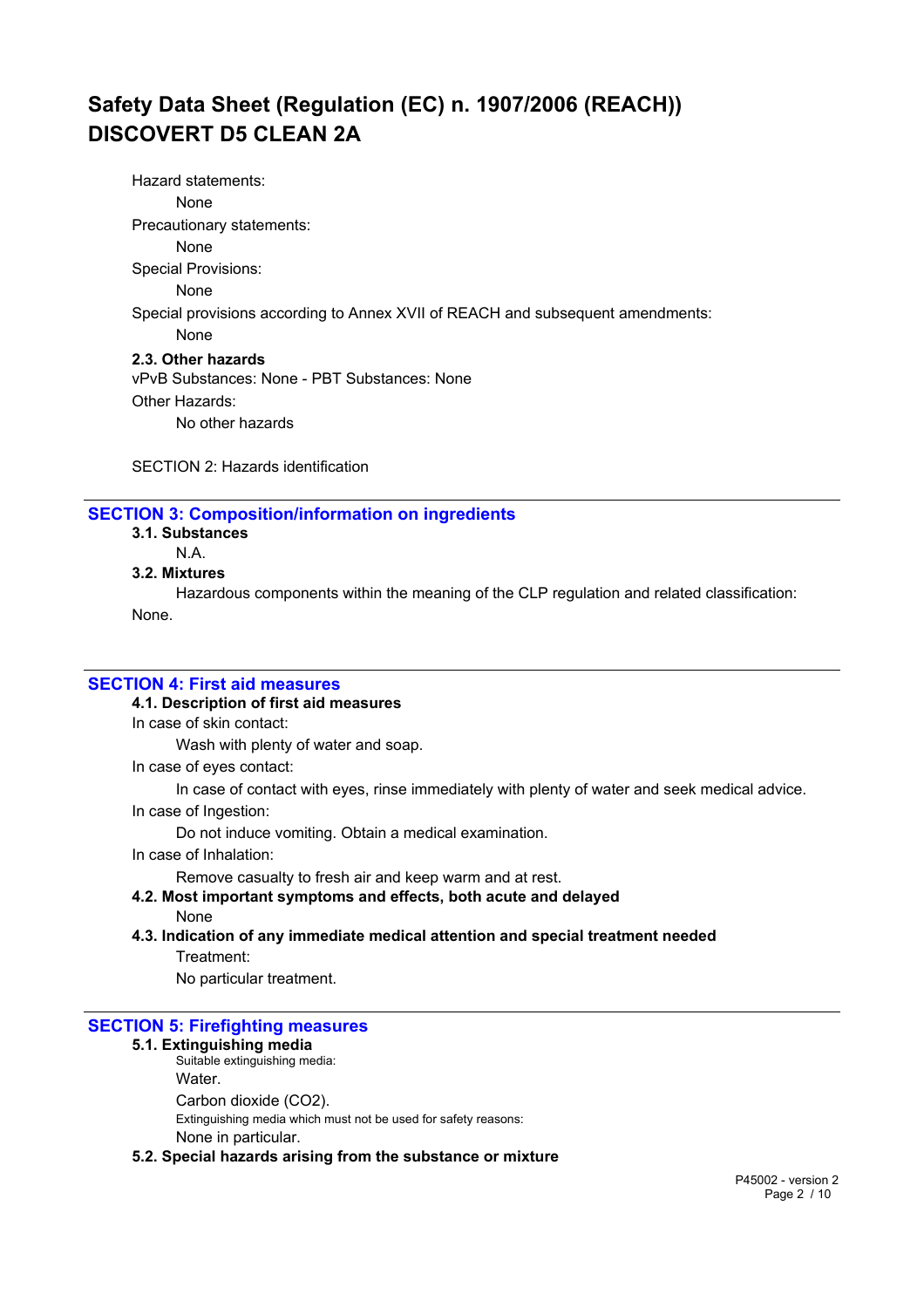Do not inhale explosion and combustion gases. Burning produces heavy smoke.

### **5.3. Advice for firefighters**

Use suitable breathing apparatus .

Collect contaminated fire extinguishing water separately. This must not be discharged into drains. Move undamaged containers from immediate hazard area if it can be done safely.

### **SECTION 6: Accidental release measures**

#### **6.1. Personal precautions, protective equipment and emergency procedures**

Wear personal protection equipment.

Remove persons to safety.

See protective measures under point 7 and 8.

#### **6.2. Environmental precautions**

Do not allow to enter into soil/subsoil. Do not allow to enter into surface water or drains.

Retain contaminated washing water and dispose it.

In case of gas escape or of entry into waterways, soil or drains, inform the responsible authorities.

Suitable material for taking up: absorbing material, organic, sand **6.3. Methods and material for containment and cleaning up**

Wash with plenty of water.

### **6.4. Reference to other sections**

See also section 8 and 13

### **SECTION 7: Handling and storage**

#### **7.1. Precautions for safe handling**

Avoid contact with skin and eyes, inhalation of vapours and mists.

See also section 8 for recommended protective equipment.

Advice on general occupational hygiene:

Do not eat or drink while working.

### **7.2. Conditions for safe storage, including any incompatibilities**

Keep away from food, drink and feed.

Incompatible materials:

None in particular.

Instructions as regards storage premises:

Adequately ventilated premises.

### **7.3. Specific end use(s)**

None in particular

## **SECTION 8: Exposure controls/personal protection 8.1. Control parameters**

Occupational exposure limit values No occupational exposure limit available

DNEL Exposure Limit Values N.A.

PNEC Exposure Limit Values N.A.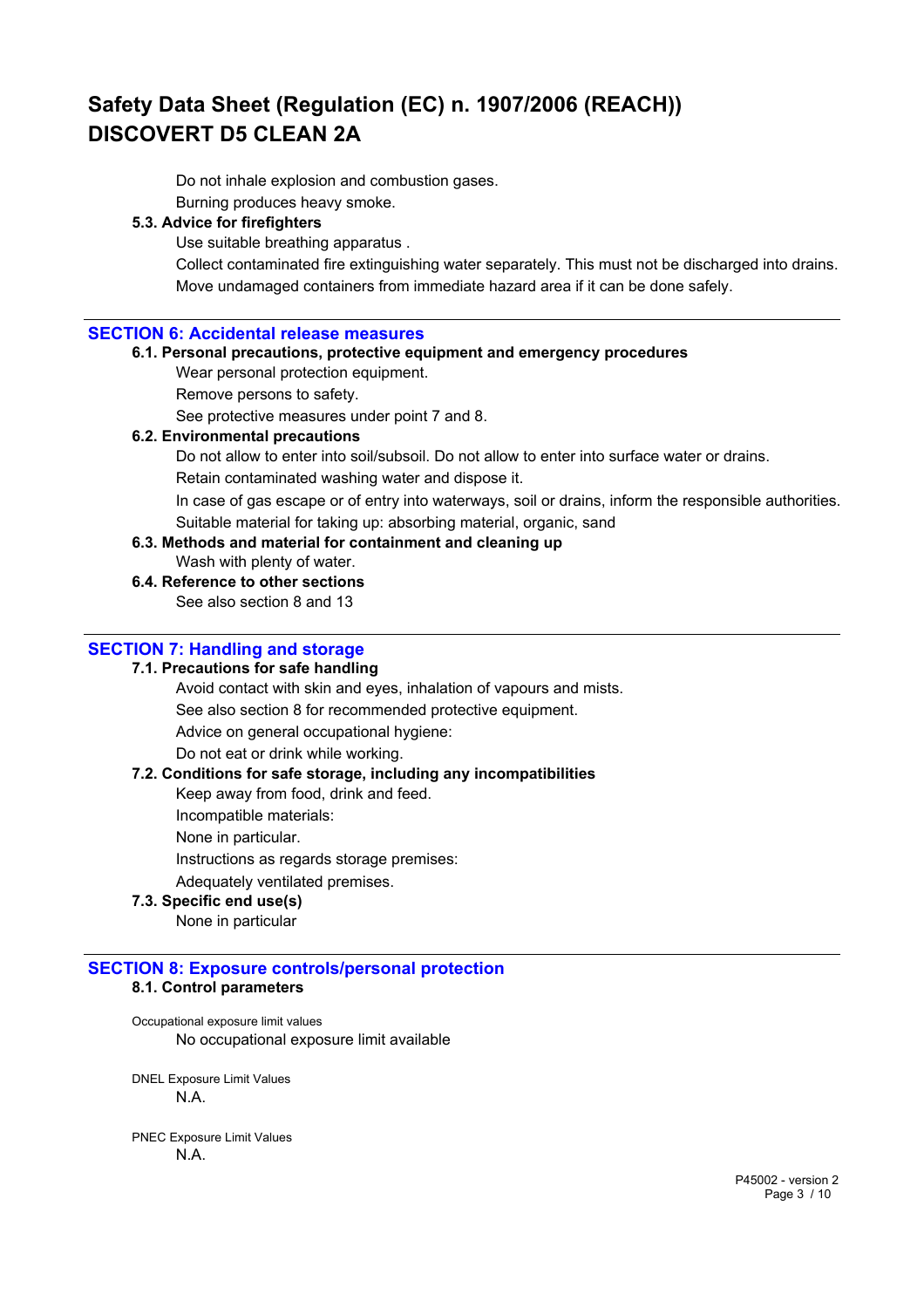Biological Exposure Index N.A.

### **8.2. Exposure controls**

See below, example of PPE to use. Eye protection: Not needed for normal use. Anyway, operate according good working practices. Protection for skin: No special precaution must be adopted for normal use. Protection for hands: Not needed for normal use. Respiratory protection: Not needed for normal use. Thermal Hazards: None Environmental exposure controls: None Appropriate engineering controls: None Other conditions affecting workers exposure:

# None

### **SECTION 9: Physical and chemical properties**

## **9.1. Information on basic physical and chemical properties**

| <b>Properties</b>                           | Value                         | Method: | <b>Notes</b> |
|---------------------------------------------|-------------------------------|---------|--------------|
| Appearance and colour:                      | <b>CLEAR</b><br><b>YELLOW</b> | --      | --           |
| Odour:                                      | N.A.                          | --      | --           |
| Odour threshold:                            | N.A.                          | --      | --           |
| pH:                                         | 10,8                          | --      | --           |
| Melting point / freezing<br>point:          | N.A.                          | --      | --           |
| Initial boiling point and<br>boiling range: | N.A.                          | --      | --           |
| Flash point (°C):                           | N.A.                          | --      | --           |
| Flash Point (°F):                           | N.A.                          | --      | --           |
| Evaporation rate:                           | N.A.                          | --      | --           |
| Solid/gas flammability:                     | N.A.                          | --      | --           |

P45002 - version 2 Page 4 / 10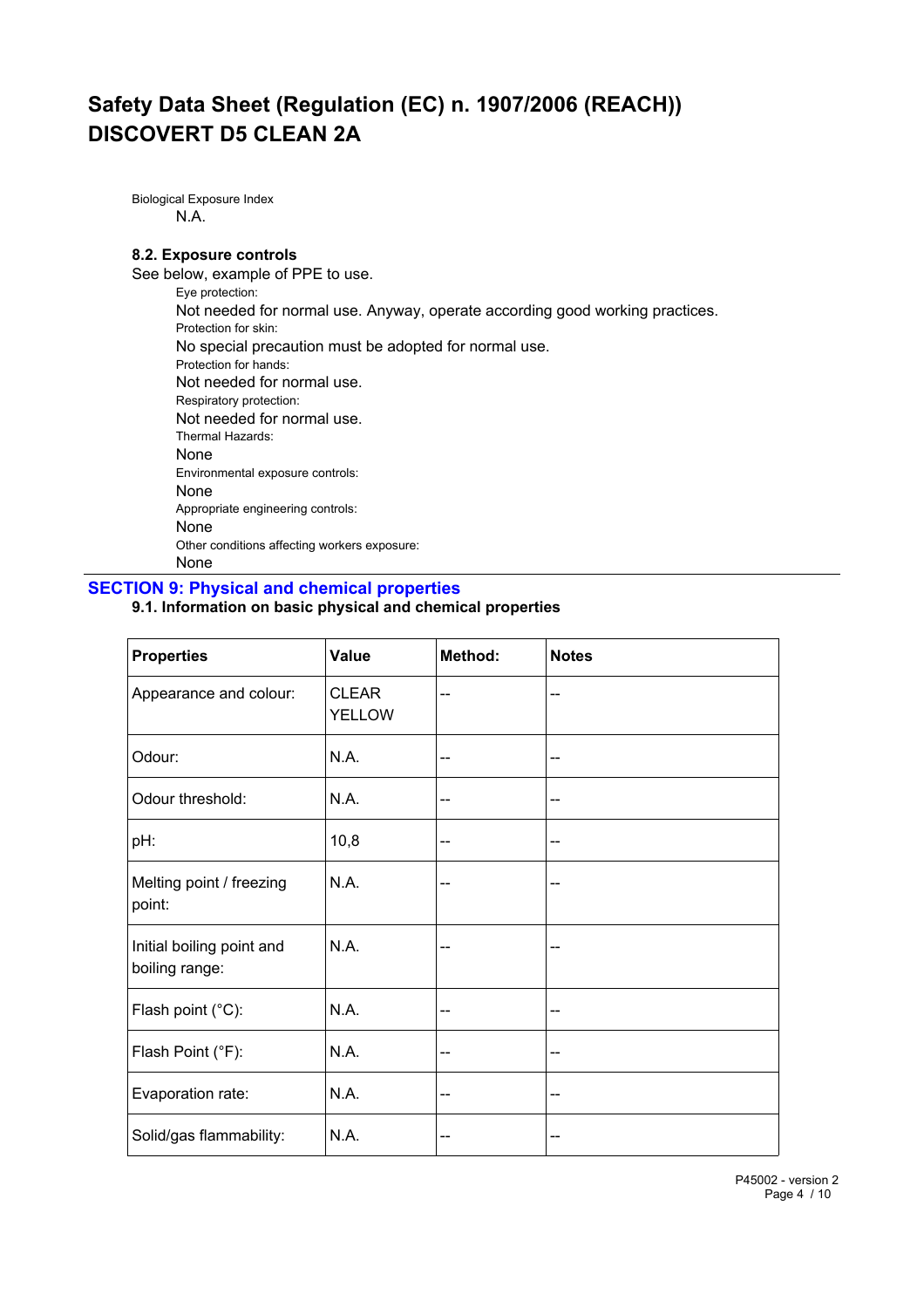| Upper/lower flammability<br>or explosive limits: | N.A.          |     |    |
|--------------------------------------------------|---------------|-----|----|
| Vapour pressure:                                 | N.A.          | --  | -- |
| Vapour density:                                  | N.A.          | --  | -- |
| Relative density:                                | $0.98 - 1.02$ | --  | -- |
| Solubility in water:                             | N.A.          | --  |    |
| Solubility in oil:                               | N.A.          | $-$ | -- |
| Partition coefficient (n-<br>octanol/water):     | N.A.          |     |    |
| Auto-ignition temperature:                       | N.A.          | --  | -- |
| Decomposition<br>temperature:                    | N.A.          |     | -- |
| Viscosity:                                       | N.A.          | --  | -- |
| Explosive properties:                            | N.A.          | ۵.  | -- |
| Oxidizing properties:                            | N.A.          | --  | -- |

# 9.2. Other information

| <b>Properties</b>                              | Value | Method: | <b>Notes</b> |
|------------------------------------------------|-------|---------|--------------|
| Miscibility:                                   | N.A.  | --      | --           |
| Fat Solubility:                                | N.A.  | --      | --           |
| Conductivity:                                  | N.A.  | $- -$   | --           |
| <b>Substance Groups</b><br>relevant properties | N.A.  | --      | --           |

Volatile Organic compounds - VOCs = 0,325 % Volatile Organic compounds - VOCs = 3,25 g/l

## **SECTION 10: Stability and reactivity 10.1. Reactivity**

Stable under normal conditions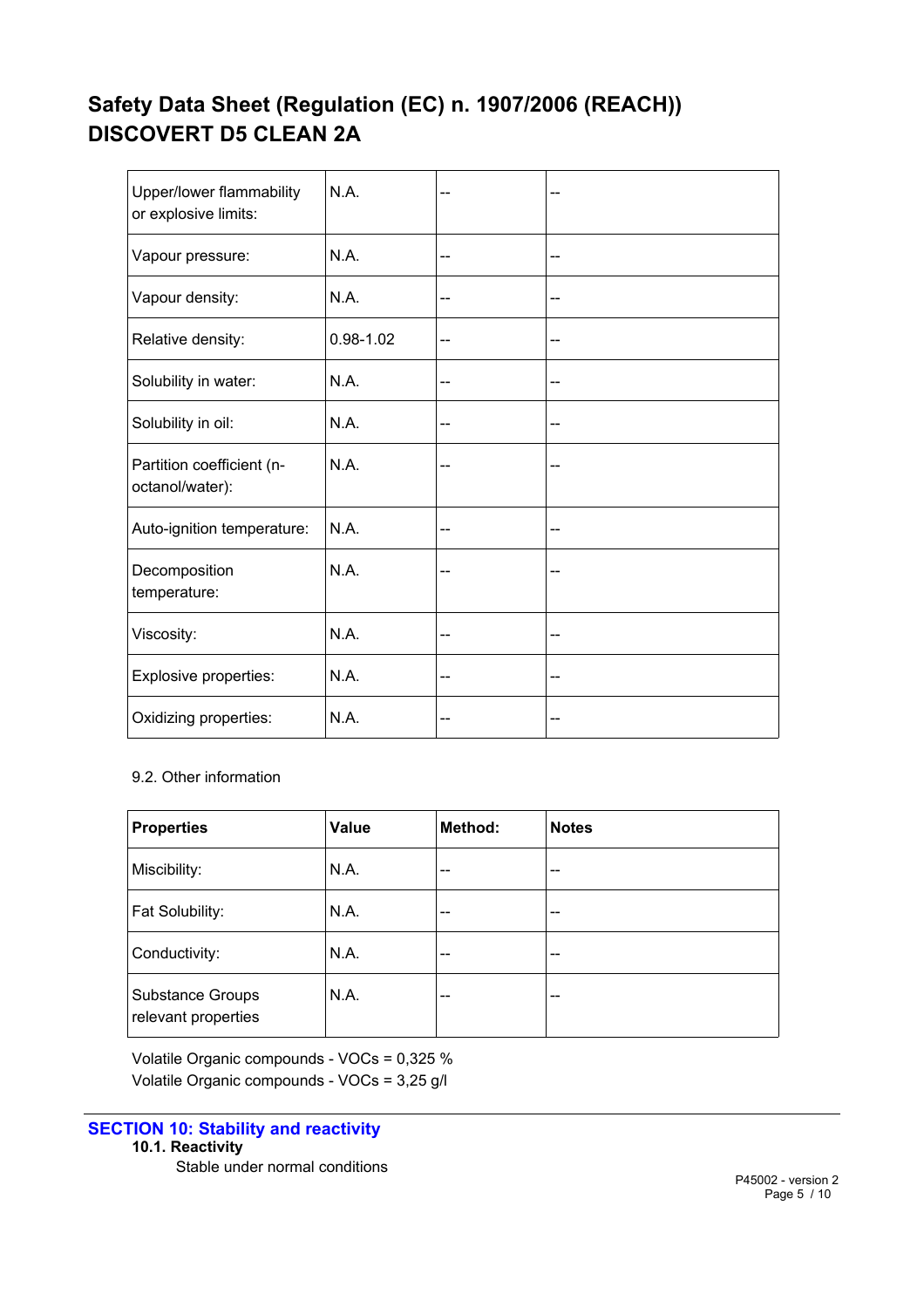#### **10.2. Chemical stability**

Stable under normal conditions

- **10.3. Possibility of hazardous reactions** None
- **10.4. Conditions to avoid** Stable under normal conditions.
- **10.5. Incompatible materials** None in particular.
- **10.6. Hazardous decomposition products** None.

### **SECTION 11: Toxicological information 11.1. Information on toxicological effects**

Toxicological information of the product: N.A.

Toxicological information of the main substances found in the product:

N.A.

If not specified in other sections, the information required in Regulation (EU)2015/830 listed below must be considered as not relevant.:

Acute toxicity; Skin corrosion/irritation; Serious eye damage/irritation; Respiratory or skin sensitisation; Germ cell mutagenicity; Carcinogenicity; Reproductive toxicity; STOT-single exposure; STOT-repeated exposure; Aspiration hazard.

Other toxicological information: None.

# **SECTION 12: Ecological information**

#### **12.1. Toxicity**

Adopt good working practices, so that the product is not released into the environment.

N.A. **12.2. Persistence and degradability** N.A. **12.3. Bioaccumulative potential**

N.A.

**12.4. Mobility in soil**

N.A.

**12.5. Results of PBT and vPvB assessment**

vPvB Substances: None - PBT Substances: None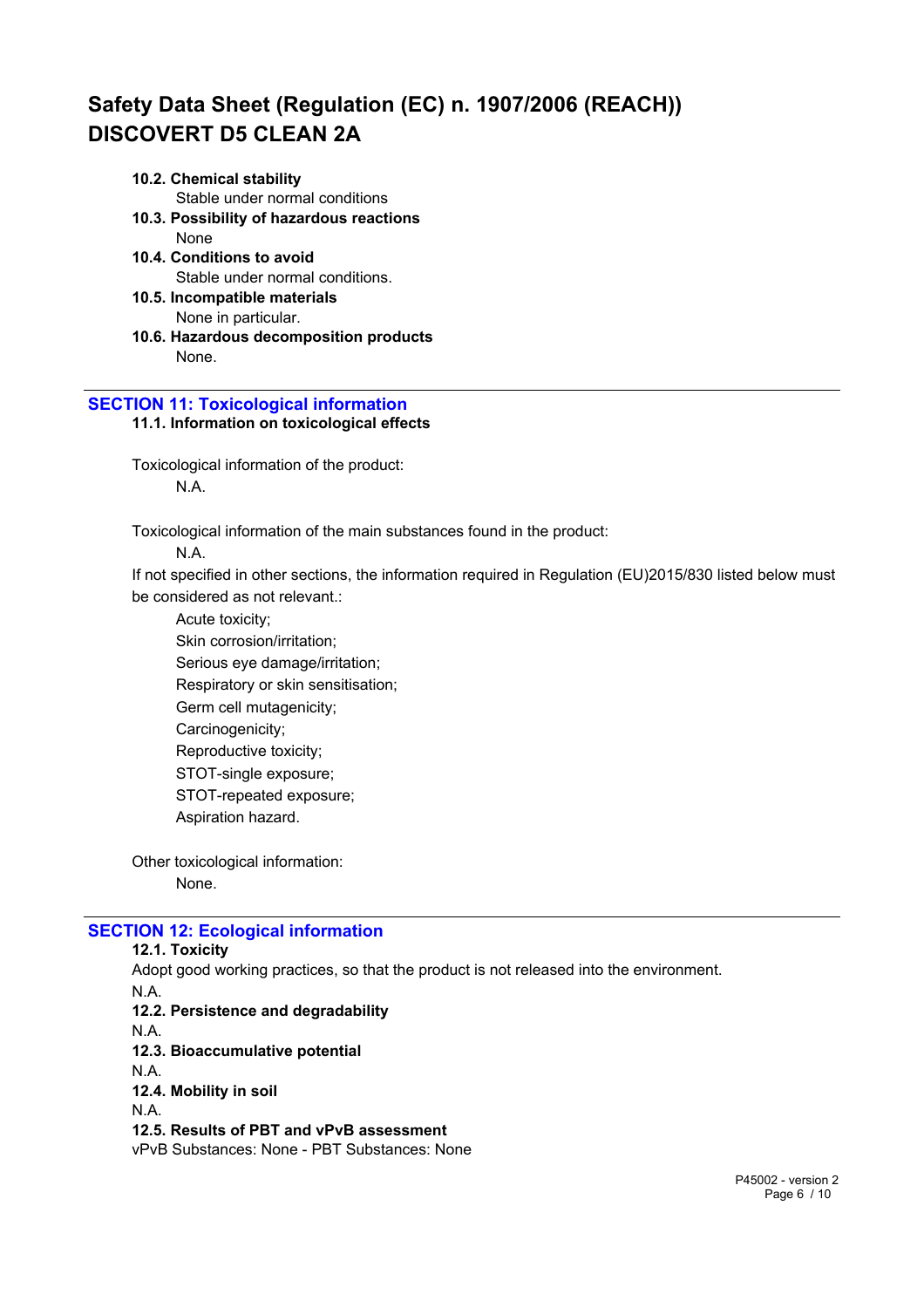### **12.6. Other adverse effects**

No harmful effects expected.

### **SECTION 13: Disposal considerations**

**13.1. Waste treatment methods**

Recover if possible. In so doing, comply with the local and national regulations currently in force. Codes of wastes (Décision 2001/573/EC, Directive 2006/12/EEC, Directive 94/31/EEC on hazardous waste):

07 06 99 wastes not otherwise specified

### **SECTION 14: Transport information**

| 14.1. UN number                                                          |
|--------------------------------------------------------------------------|
| Not classified as dangerous in the meaning of transport regulations.     |
| 14.2. UN proper shipping name                                            |
| N A                                                                      |
| 14.3. Transport hazard class(es)                                         |
| N.A.                                                                     |
| 14.4. Packing group                                                      |
| N.A.                                                                     |
| 14.5. Environmental hazards                                              |
| ADR-Enviromental Pollutant:<br>Nο                                        |
| No.<br>IMDG-Marine pollutant:                                            |
| 14.6. Special precautions for user                                       |
| N.A.                                                                     |
| 14.7. Transport in bulk according to Annex II of Marpol and the IBC Code |
| N.A.                                                                     |
|                                                                          |

### **SECTION 15: Regulatory information**

**15.1. Safety, health and environmental regulations/legislation specific for the substance or mixture**

Dir. 98/24/EC (Risks related to chemical agents at work) Dir. 2000/39/EC (Occupational exposure limit values) Regulation (EC) n. 1907/2006 (REACH) Regulation (EC) n. 1272/2008 (CLP) Regulation (EC) n. 790/2009 (ATP 1 CLP) and (EU) n. 758/2013 Regulation (EU) 2015/830 Regulation (EU) n. 286/2011 (ATP 2 CLP) Regulation (EU) n. 618/2012 (ATP 3 CLP) Regulation (EU) n. 487/2013 (ATP 4 CLP) Regulation (EU) n. 944/2013 (ATP 5 CLP) Regulation (EU) n. 605/2014 (ATP 6 CLP) Regulation (EU) n. 2015/1221 (ATP 7 CLP) Regulation (EU) n. 2016/918 (ATP 8 CLP) Regulation (EU) n. 2016/1179 (ATP 9 CLP) Regulation (EU) n. 2017/776 (ATP 10 CLP) Regulation (EU) n. 2018/669 (ATP 11 CLP)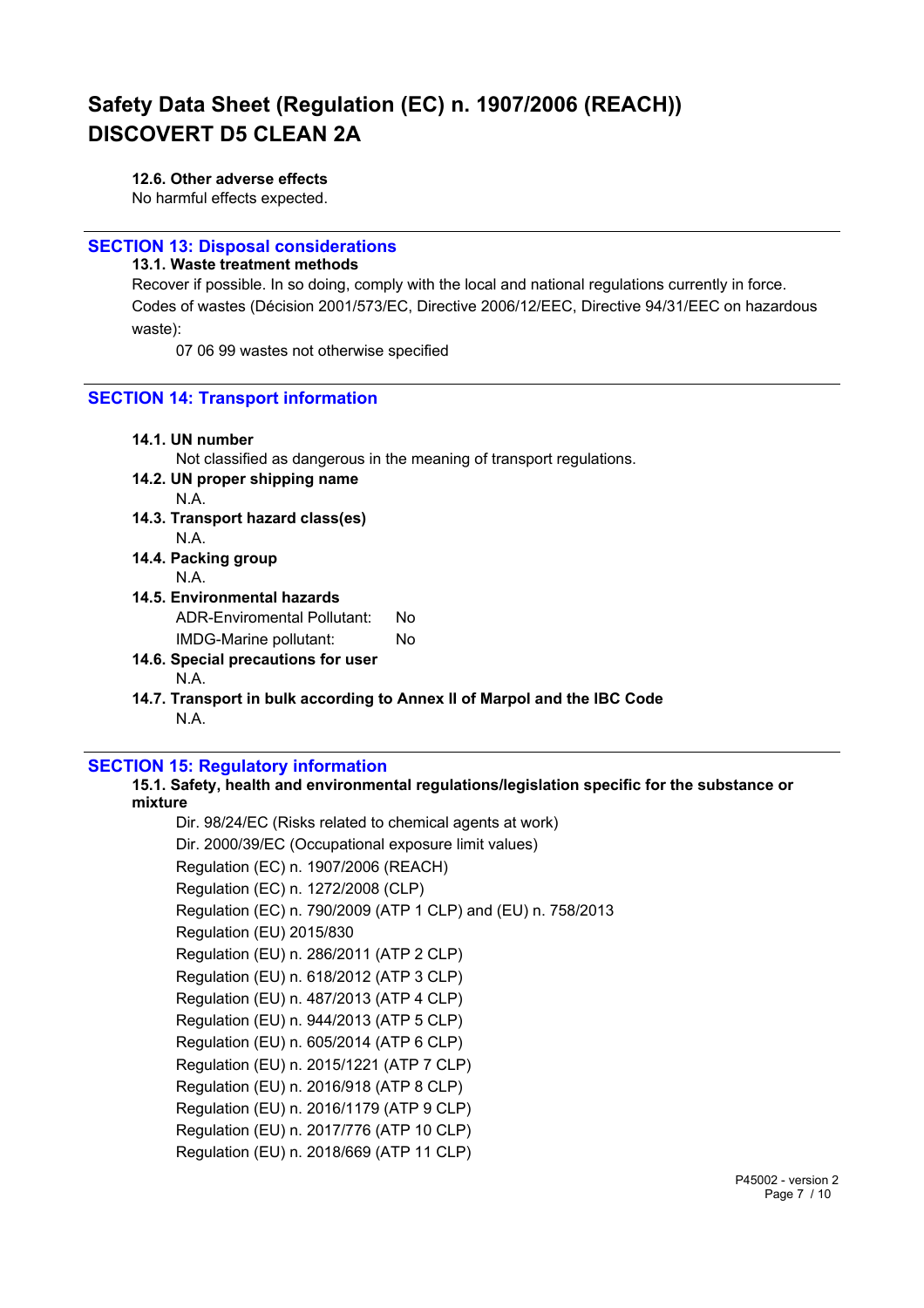Regulation (EU) n. 2018/1480 (ATP 13 CLP) Regulation (EU) n. 2019/521 (ATP 12 CLP)

Restrictions related to the product or the substances contained according to Annex XVII Regulation (EC) 1907/2006 (REACH) and subsequent modifications:

Restrictions related to the product: Restriction 40 Restrictions related to the substances contained: No restriction.

Listed or in compliance with the following international inventories:

Labelling of detergents (EC Regulations 648/2004 and 907/2006): DISCOVERT D5 CLEAN 2A anionic surface active agents < 5% non-ionic surface active agents < 5%

Labelling of biocides (Regulations 1896/2000, 1687/2002, 2032/2003, 1048/2005, 1849/2006, 1451/2007 and Directive 98/8/EC):

N.A.

Where applicable, refer to the following regulatory provisions : Directive 2003/105/CE ('Activities linked to risks of serious accidents') and subsequent amendments. 1999/13/EC (VOC directive) Dir. 2004/42/EC (VOC directive)

Provisions related to directive EU 2012/18 (Seveso III): Seveso III category according to Annex 1, part 1 None

**15.2. Chemical safety assessment** No

**SECTION 16: Other information**

N.A.: Not Applicable or Not Available

This document was prepared by a competent person who has received appropriate training. Main bibliographic sources:

ECDIN - Environmental Chemicals Data and Information Network - Joint Research Centre,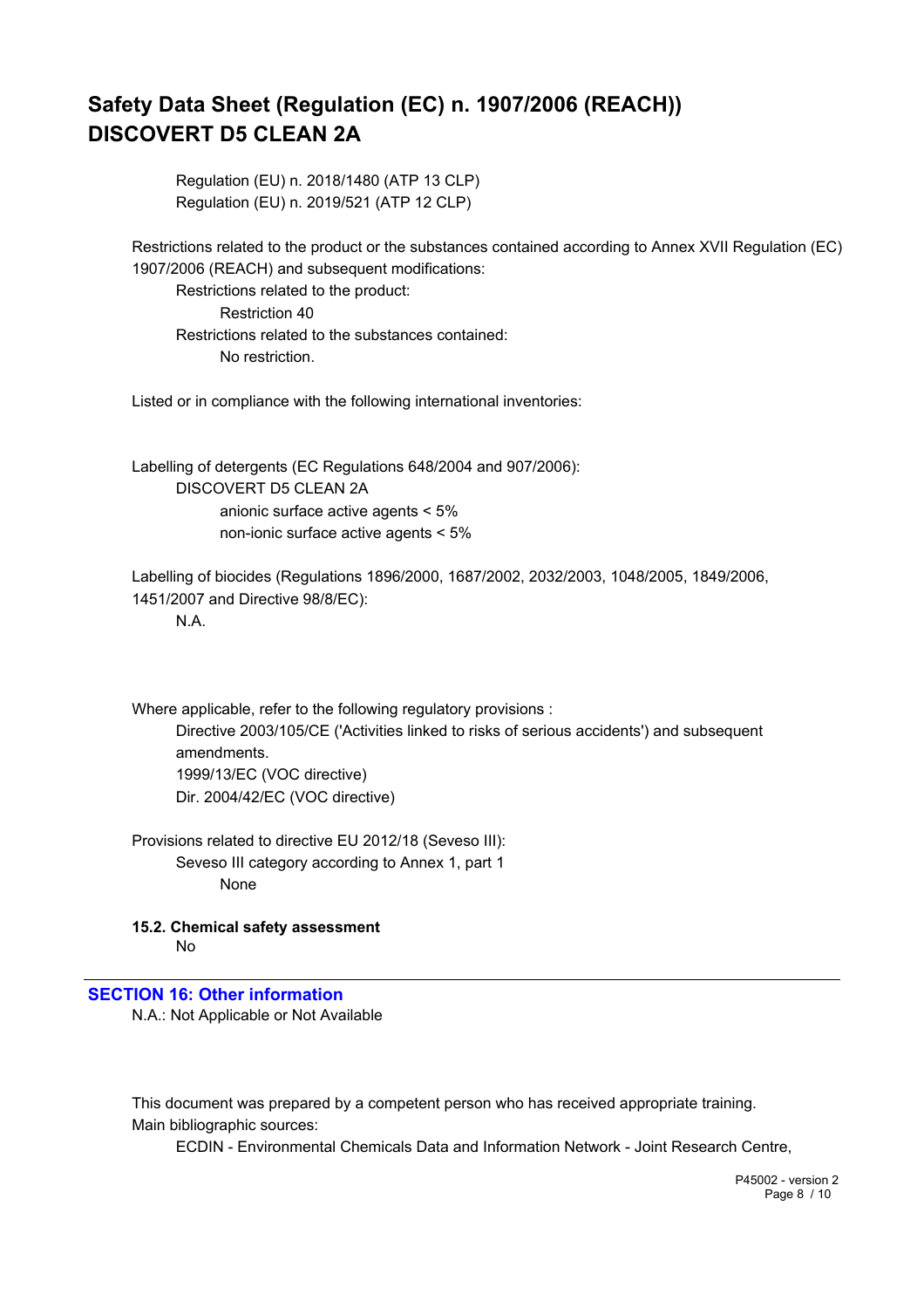Commission of the European Communities SAX's DANGEROUS PROPERTIES OF INDUSTRIAL MATERIALS - Eight Edition - Van Nostrand Reinold CCNL - Appendix 1 Insert further consulted bibliography

Important confidentiality : this document contains confidential information that is proprietary to SOCOMORE. Subject to legal provisions determining otherwise, the distribution, republication or re-transmission of this document, in full or in part, must be limited to clearly identified individuals, either because they use the product, or to provide HSE information. Any communication of this document outside of this framework without our written consent is strictly forbidden.

SOCOMORE strongly advises every recipient of this safety data sheet to read it carefully and to consult experts in the field if necessary or appropriate, in order to understand the information it contains, notably the possible dangers associated with this product. The users must ensure the conformity and completeness of this information with regards to their specific use of the product. The information contained herein is based on our state of knowledge at the above-specified date. It

refers solely to the product indicated and constitutes no guarantee of particular quality. It is the responsibility of the purchaser/user to ensure that their activities conform with current legislation in force.

The information is considered correct, but it is not exhaustive and it shall be used only as a guide which is based on the current knowledge of the substance or mixture and it is applicable to the safety precautions appropriate for the product.

| ADR:        | European Agreement concerning the International Carriage of               |
|-------------|---------------------------------------------------------------------------|
|             | Dangerous Goods by Road.                                                  |
| ATE:        | <b>Acute Toxicity Estimate</b>                                            |
| ATEmix:     | Acute toxicity Estimate (Mixtures)                                        |
| CAS:        | Chemical Abstracts Service (division of the American Chemical Society).   |
| CLP:        | Classification, Labeling, Packaging.                                      |
| DNEL:       | Derived No Effect Level.                                                  |
| EINECS:     | European Inventory of Existing Commercial Chemical Substances.            |
| GefStoffVO: | Ordinance on Hazardous Substances, Germany.                               |
| GHS:        | Globally Harmonized System of Classification and Labeling of              |
|             | Chemicals.                                                                |
| IATA:       | International Air Transport Association.                                  |
| IATA-DGR:   | Dangerous Goods Regulation by the "International Air Transport            |
|             | Association" (IATA).                                                      |
| ICAO:       | International Civil Aviation Organization.                                |
| ICAO-TI:    | Technical Instructions by the "International Civil Aviation Organization" |
|             | $(ICAO)$ .                                                                |
| IMDG:       | International Maritime Code for Dangerous Goods.                          |
| INCI:       | International Nomenclature of Cosmetic Ingredients.                       |
| KSt:        | Explosion coefficient.                                                    |
| LC50:       | Lethal concentration, for 50 percent of test population.                  |
| LD50:       | Lethal dose, for 50 percent of test population.                           |